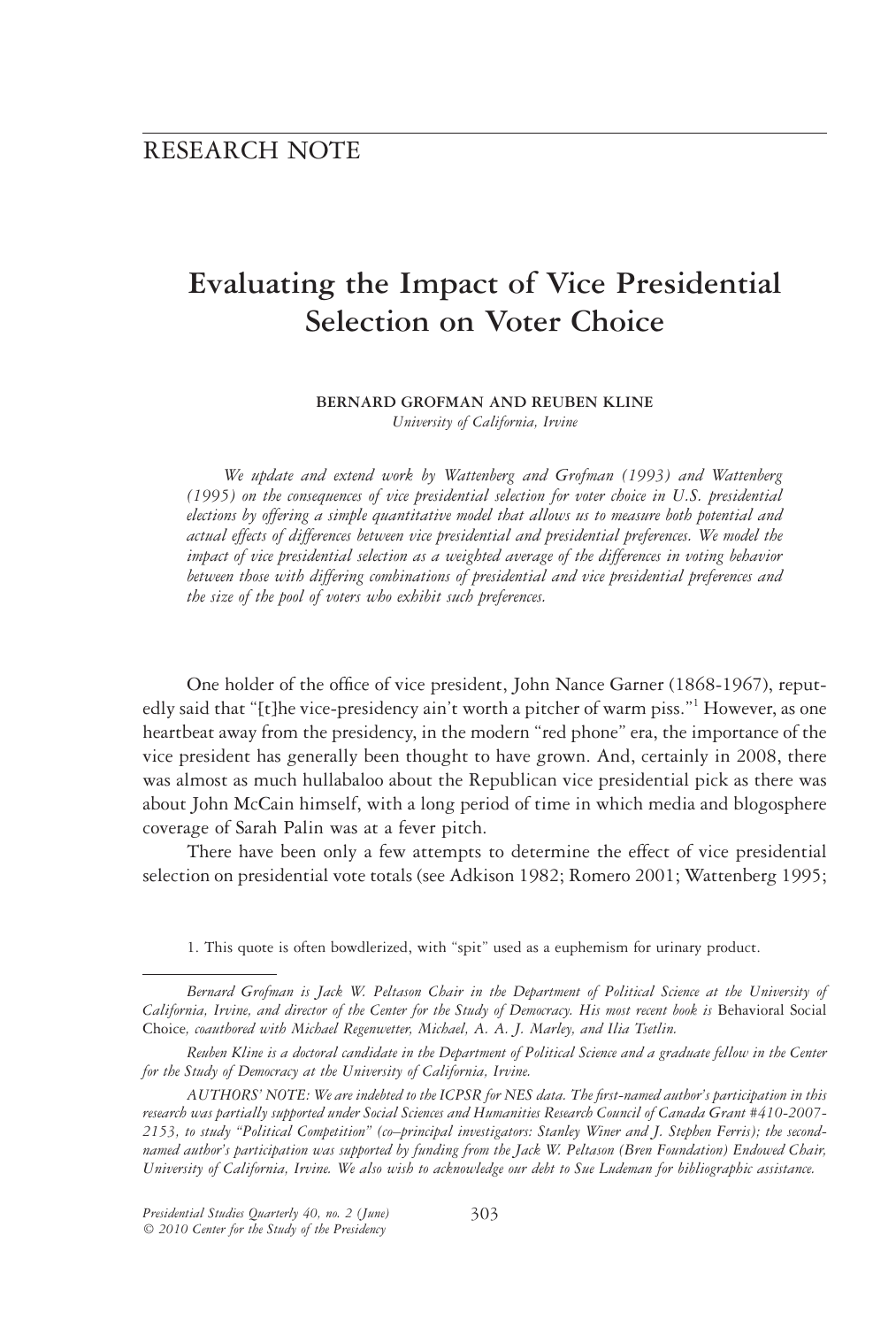Wattenberg and Grofman 1993). As voters now must take the president and the vice president as a "package deal," it would seem that sometimes voters would be unhappy with the package, preferring the presidential candidate of the Republicans (Democrats) to that of the Democrats (Republicans), but having the reverse preferences for vice president. Or, voters might have strong preferences for one party's president over the other's, but no preferences vis-à-vis the vice presidency, or vice versa.

Adkison (1982) examines both aggregate and individual-level data on candidate preferences, but not systematically and only for a limited time period. Romero (2001) attempts to reconcile aggregate-level analysis indicating that vice presidential candidates offer little to the ticket in terms of home state or regional advantages with some individual-level analyses of voting propensities that suggest vice presidential candidates can have a nontrivial impact on vote choice. He concludes that the individual-level analysis overstates the impact of vice presidential preferences on vote choice, after controlling for "rationalization" of the vote.

Most similar to this current study are Wattenberg and Grofman (1993) and Wattenberg (1995). Our study improves on these earlier attempts by extending the data into four additional elections (all in a time period in which the office of the vice presidency has been widely considered to be increasing in importance and prominence) and by examining all possible preference pairings with respect to presidential and vice presidential thermometer ratings. We, too, find limited vice presidential effects, but we would emphasize that the effects we find are nontrivial in magnitude.

Using data from the National Election Study, $2$  we look at the likelihood of voting for the Republican presidential ticket among nine categories of voters, whom we label DD, DN, DR, ND, NN, NR, RD, RN, RR, with the first letter indicating which party's presidential candidate is preferred, and the second letters indicating which party's vice presidential candidate is preferred (with N indicating no preference reported, or a tie). We hypothesize that presidential preferences should, on balance, be more important than vice presidential preferences, but we also expect that vice presidential candidate preference should matter. In particular, we expect to observe a generally lexicographic ordering among these nine preferences—that is, the likelihood of indicating a vote preference for the Republican presidential ticket should increase monotonically as we move from DD to RR. As shown in Table 1, this expectation is confirmed when we look at data averaged over the period 1968-2008, and, as shown in Figure 1, it is generally true for each of the individual presidential election years as well. Indeed, on average, those with fully consistent preferences vote consistently with such preferences between 96% (for the DDs) and 98% (for the RRs) of the time, and voters with no preference for either president or vice president (NN voters) behave, on average, rather like coin flips, with a 50% chance of voting Republican.

<sup>2.</sup> Data are taken from the American National Election Study (ANES). To simplify the analysis, only voters who reported voting for one of the major-party candidates for president in the postelection survey were considered. Additionally, only preferences (which in our case are measured by preelection *thermometer* ratings ranging from 0 to 100) for the presidential and vice presidential candidates of the two major parties were included. A *preference* for a candidate is determined by a higher score on the thermometer rating. *No preference* implies equal ratings for the two candidates. Prior to the 1968 administration of the ANES, a thermometer rating was not included.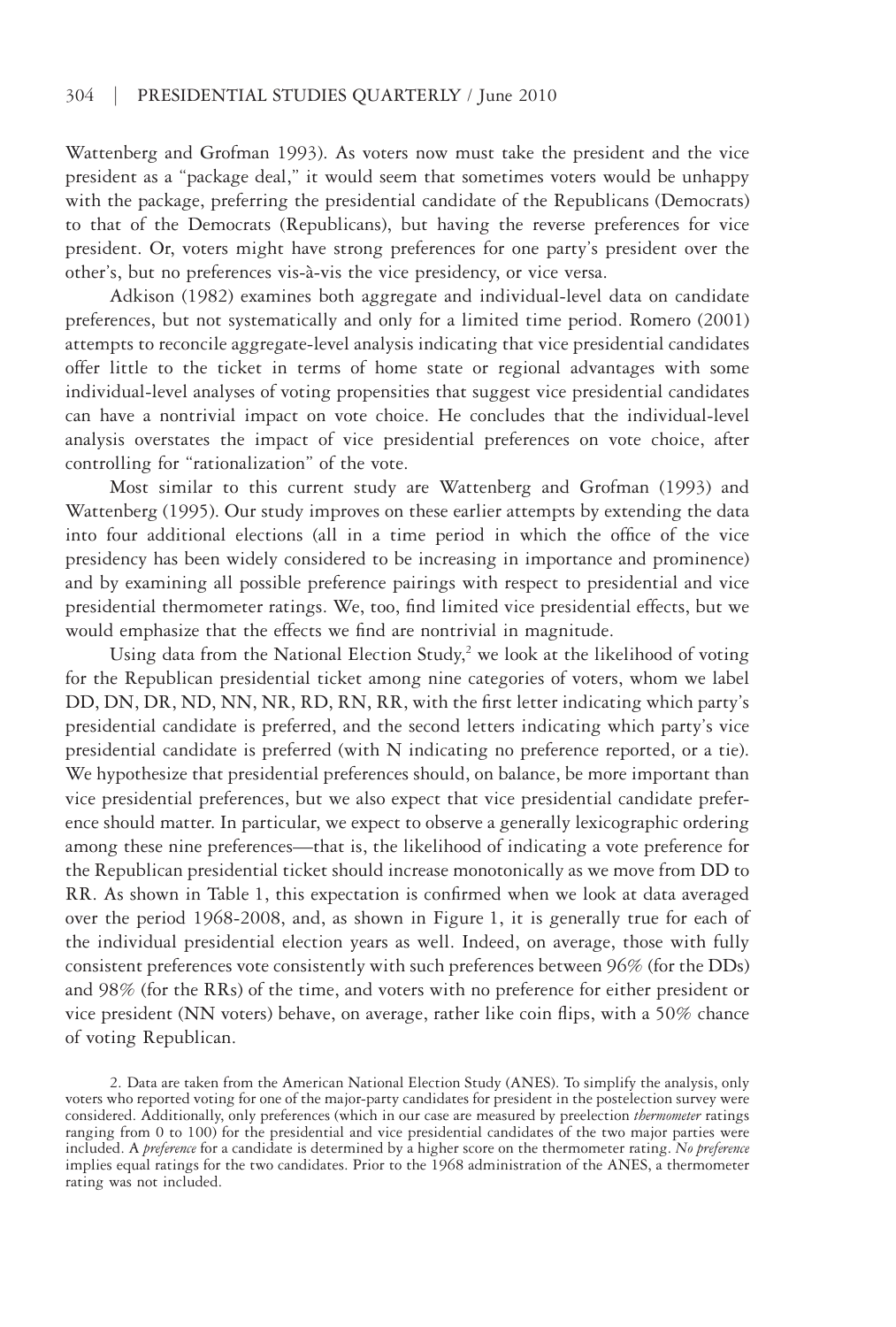| Presidential and Vice<br>Presidential Preference Dyad | Vote Intention Proportion for<br>Republican Presidential<br>Ticket (1968-2008 average) |
|-------------------------------------------------------|----------------------------------------------------------------------------------------|
| DD                                                    | 0.04                                                                                   |
| DΝ                                                    | 0.11                                                                                   |
| DR                                                    | 0.17                                                                                   |
| ND                                                    | 0.39                                                                                   |
| NΝ                                                    | 0.50                                                                                   |
| NR                                                    | 0.56                                                                                   |
| RD                                                    | 0.83                                                                                   |
| RN                                                    | 0.93                                                                                   |
| <b>RR</b>                                             | 0.98                                                                                   |

**TABLE 1 Mean Likelihood of Voting Republican for President as a Function of Presidential and Vice Presidential Preferences (averaged 1968-2008)**



**FIGURE 1. Likelihood of Voting Republican for President as a Function of Presidential and Vice Presidential Preferences, 1968-2008.**

There are several different ways to parse the information contained in Table 1 and Figure 1 in terms of developing measures of the impact of vice presidential preferences on voter choices.

One way is to compare pairings of voters with reversed preferences—that is, to compare DR voters to RD voters, and DN voters to ND voters, and RN voters to NR voters to see whether, as we would expect, presidential preferences are more important than vice presidential ones. Here, for the averaged data, we find a ratio of 5 to 1 (.83 to .17) for the DR versus RD comparison, which is the one that we regard as the most revealing, and ratios of 1.5 to 1 for the ND versus DN comparison (here we reverse, by looking at Democratic vote share: .89 versus .61) and of 1.7 to 1 for the RN versus NR comparison (.93 versus .56).

Another way to assess the impact of vice presidential preferences is to look at the two sets of voters whose preferences for vice president might lead them to vote for a party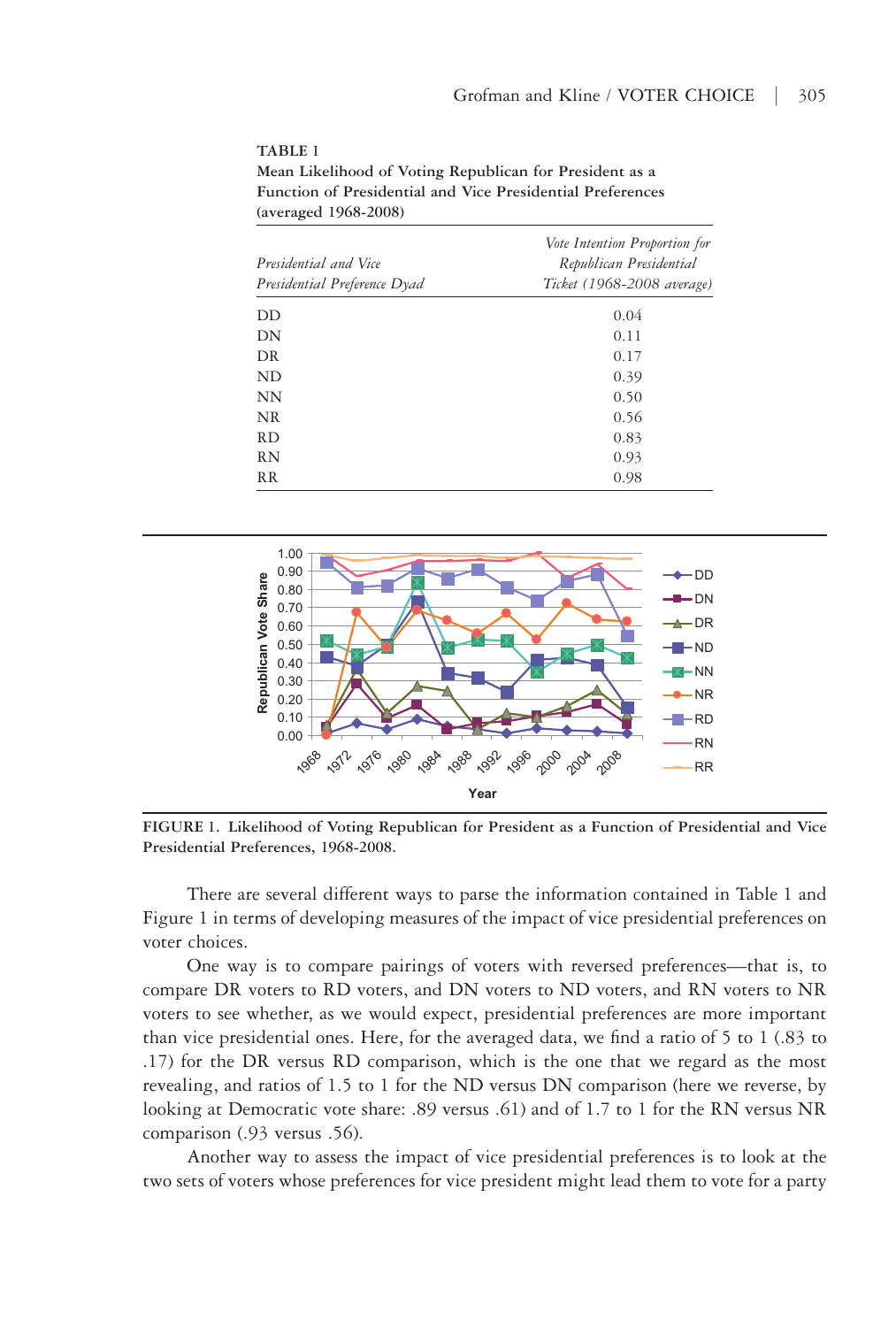different than the party whose presidential candidate they prefer, namely those with DR and RD preferences, and see how differently they vote from those whose preferences are consistent, namely, the DD and RR voters. Here we see that only 83% of the DR voters vote for the Democratic presidential ticket, compared to 96% of the DD voters, while only 86% of the RD voters vote for the Republican presidential ticket, compared to 98% of the RR voters. The 13-percentage-point gap on the Democratic side and the 12-percentage-point gap on the Republican side are perhaps the best single indicators of the *potential* importance of vice presidential preferences.

However, even if DR and RD voters are significantly less partisan in their presidential vote choice than RR and DD voters, their effective impact is limited if voters holding these types of incongruous preference relations are a small proportion of the electorate. Thus, we must weight each segment of the electorate based on its proportion. A simple metric for the proportion of voters whose vote would be directly affected by their vice presidential preferences equals

$$
p(RD)*[p(R|RR) - p(R|RD)] + p(DR)*[p(R|DR) - p(R|DD)].
$$
\n(1)

The horizontal bars in Equation (1) indicate conditional probabilities—so that, for example, *p*(R|RR) is read as "the probability of voting for the Republican candidate for president, given that one has RR preferences."

The first component indicates votes apparently shifting in a Democratic direction; the second component indicates votes apparently shifting in a Republican direction. But if Republican vice presidential picks lead some otherwise Democratic voters to support the Republican ticket, but an almost identical number of otherwise Republican voters shift to the Democratic side as a result of a preference for the Democratic vice presidential pick, then vice presidential choices may, *on net*, be a wash, even if large numbers of voters have DR or DR preferences. Thus, we also wish to look at

$$
p(RD)*[p(R|RR) - p(R|RD)] - p(DR)*[p(R|DR) - p(R|DD)].
$$
\n(2)

Table 2 shows the values of these two indexes for each of the presidential years from 1968 though 2008, as well as the values of the key component parts of these two indexes. There are several features of this data we wish to highlight.

First, on average, around 11% of the electorate has preference orderings (DR or RD) that involve a direct incompatibility of vice presidential and presidential preferences, although this proportion ranges considerably over the different election years, from 7% to 15%. Moreover, there is a clear downward time trend in this measure of vice presidential selection impact (with a bivariate correlation with year of –.81).

Second those with RD preferences tend to outnumber those with DR preferences by nearly 2 to 1, with only two years in which this dominance is reversed (and even those two years, the proportions are close). In other words, on balance, by this measure, vice presidential selection has generally favored the Democrats.

Third, when we weight the differences in vote choices among those who have the same as opposed to different vice presidential party preferences by the proportion of voters who have such different preferences, the potential impact of vice presidential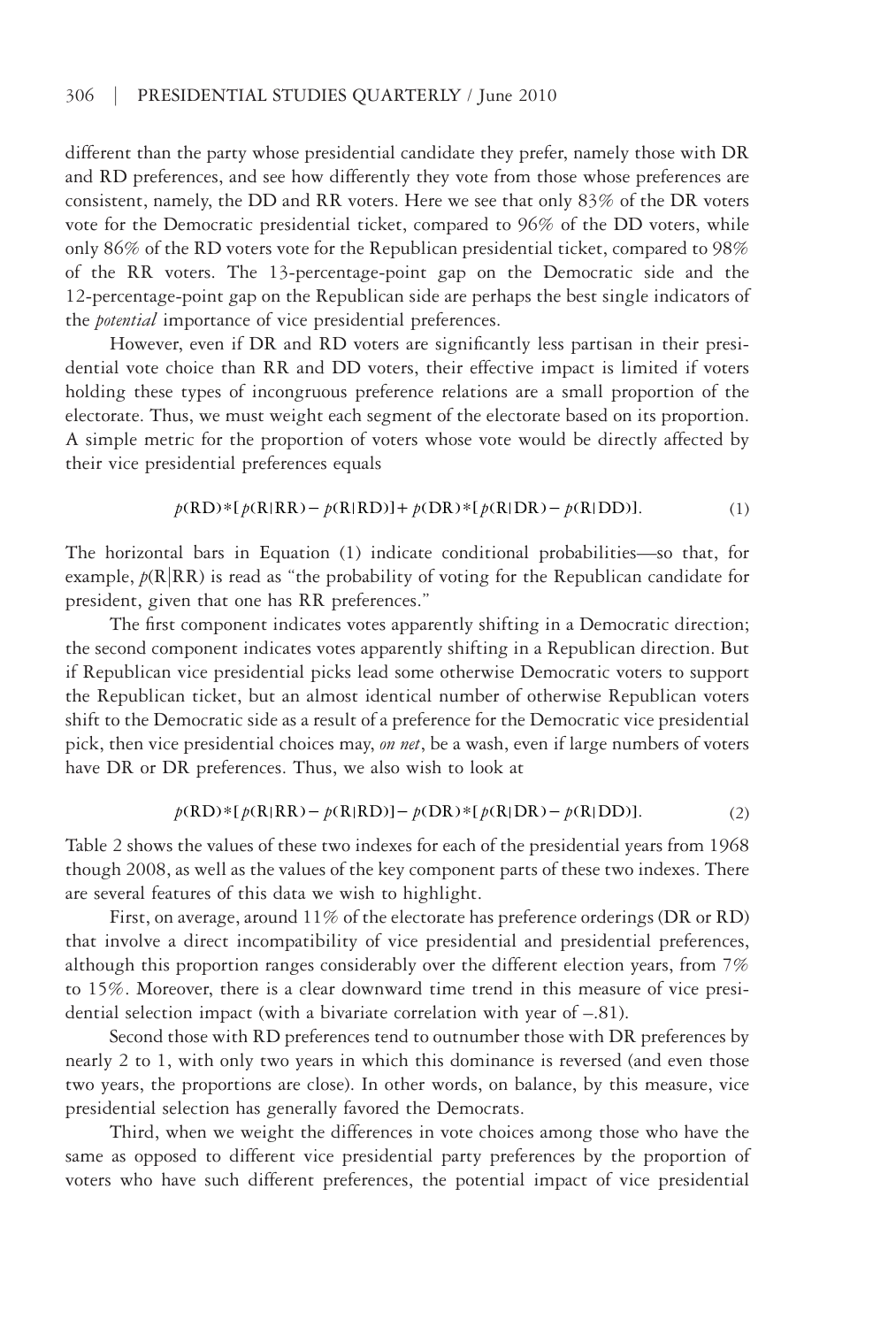| ABLE <sub>2</sub> | Indices of Total and Net Impact of Vice Presidential Preferences on Voter Choices |                                      |                         |                            |                              |                       |                                                                                                                                                                                                                                                                                                     |                                                                                                                                                                                                                                                                       |                                                                                                                                                                                                                                                                                                     |                                                                                                                                                                                                                                                                                                     |
|-------------------|-----------------------------------------------------------------------------------|--------------------------------------|-------------------------|----------------------------|------------------------------|-----------------------|-----------------------------------------------------------------------------------------------------------------------------------------------------------------------------------------------------------------------------------------------------------------------------------------------------|-----------------------------------------------------------------------------------------------------------------------------------------------------------------------------------------------------------------------------------------------------------------------|-----------------------------------------------------------------------------------------------------------------------------------------------------------------------------------------------------------------------------------------------------------------------------------------------------|-----------------------------------------------------------------------------------------------------------------------------------------------------------------------------------------------------------------------------------------------------------------------------------------------------|
| YEAR              | $(1)$ RR Rep $(2)$ R<br>Vote Share                                                | D Rep<br>Share<br>Vote               | p(RD)<br>$\binom{3}{2}$ | $(4)$ DR Rep<br>Vote Share | $(5)$ DD $Rep$<br>Vote Share | $(6)$ p( $DR$ )       | $=(3)*(1)-(2)$                                                                                                                                                                                                                                                                                      | $=(6)*(4)-(5)$                                                                                                                                                                                                                                                        | $Eq. (1)$ Total<br>Impact                                                                                                                                                                                                                                                                           | Eq. (2) Net Impact<br>(absolute value)                                                                                                                                                                                                                                                              |
| 1968              |                                                                                   |                                      |                         |                            |                              | 0.02                  | 0.004                                                                                                                                                                                                                                                                                               | 0.001                                                                                                                                                                                                                                                                 | 0.005                                                                                                                                                                                                                                                                                               |                                                                                                                                                                                                                                                                                                     |
| 1972              |                                                                                   |                                      |                         |                            |                              | 0.02                  |                                                                                                                                                                                                                                                                                                     |                                                                                                                                                                                                                                                                       |                                                                                                                                                                                                                                                                                                     |                                                                                                                                                                                                                                                                                                     |
| 1976              |                                                                                   | 0.81<br>0.81<br>0.0.0.0.0<br>0.0.0.0 |                         |                            |                              |                       |                                                                                                                                                                                                                                                                                                     |                                                                                                                                                                                                                                                                       |                                                                                                                                                                                                                                                                                                     |                                                                                                                                                                                                                                                                                                     |
| 1980              |                                                                                   |                                      |                         |                            |                              |                       |                                                                                                                                                                                                                                                                                                     |                                                                                                                                                                                                                                                                       |                                                                                                                                                                                                                                                                                                     |                                                                                                                                                                                                                                                                                                     |
| 1984              |                                                                                   |                                      |                         |                            |                              |                       |                                                                                                                                                                                                                                                                                                     |                                                                                                                                                                                                                                                                       |                                                                                                                                                                                                                                                                                                     |                                                                                                                                                                                                                                                                                                     |
| 1988              |                                                                                   |                                      |                         |                            |                              |                       |                                                                                                                                                                                                                                                                                                     |                                                                                                                                                                                                                                                                       |                                                                                                                                                                                                                                                                                                     |                                                                                                                                                                                                                                                                                                     |
| 1992              | 8<br>88688868865<br>00000000000                                                   | $0.81$<br>0.74<br>0.84<br>0.89       | 111869215446200         |                            |                              | 0.06<br>0.05<br>0.000 | $\begin{array}{l} 1.017 \\ 0.009 \\ 0.004 \\ 0.012 \\ 0.008 \\ 0.011 \\ 0.000 \\ 0.000 \\ 0.000 \\ 0.000 \\ 0.000 \\ 0.000 \\ 0.000 \\ 0.000 \\ 0.000 \\ 0.000 \\ 0.000 \\ 0.000 \\ 0.000 \\ 0.000 \\ 0.000 \\ 0.000 \\ 0.000 \\ 0.000 \\ 0.000 \\ 0.000 \\ 0.000 \\ 0.000 \\ 0.000 \\ 0.000 \\ 0.$ | $\begin{array}{l} 0.006\\ 0.005\\ 0.011\\ 0.006\\ 0.000\\ 0.000\\ 0.000\\ 0.007\\ 0.005\\ 0.005\\ 0.005\\ 0.005\\ 0.005\\ 0.005\\ 0.005\\ 0.005\\ 0.005\\ 0.005\\ 0.005\\ 0.005\\ 0.005\\ 0.005\\ 0.005\\ 0.005\\ 0.005\\ 0.005\\ 0.005\\ 0.005\\ 0.005\\ 0.005\\ 0.$ | $\begin{array}{l} 0.022 \\ 0.014 \\ 0.017 \\ 0.017 \\ 0.008 \\ 0.0012 \\ 0.012 \\ 0.012 \\ 0.000 \\ 0.000 \\ 0.000 \\ 0.000 \\ 0.000 \\ 0.000 \\ 0.000 \\ 0.000 \\ 0.000 \\ 0.000 \\ 0.000 \\ 0.000 \\ 0.000 \\ 0.000 \\ 0.000 \\ 0.000 \\ 0.000 \\ 0.000 \\ 0.000 \\ 0.000 \\ 0.000 \\ 0.000 \\ 0$ | $\begin{array}{l} 0.003 \\ 0.011 \\ 0.000 \\ 0.000 \\ 0.000 \\ 0.000 \\ 0.000 \\ 0.001 \\ 0.000 \\ 0.000 \\ 0.000 \\ 0.000 \\ 0.000 \\ 0.000 \\ 0.000 \\ 0.000 \\ 0.000 \\ 0.000 \\ 0.000 \\ 0.000 \\ 0.000 \\ 0.000 \\ 0.000 \\ 0.000 \\ 0.000 \\ 0.000 \\ 0.000 \\ 0.000 \\ 0.000 \\ 0.000 \\ 0.$ |
| 1996              |                                                                                   |                                      |                         |                            |                              |                       |                                                                                                                                                                                                                                                                                                     |                                                                                                                                                                                                                                                                       |                                                                                                                                                                                                                                                                                                     |                                                                                                                                                                                                                                                                                                     |
| 2000              |                                                                                   |                                      |                         |                            | 0.03                         | 0.05                  |                                                                                                                                                                                                                                                                                                     |                                                                                                                                                                                                                                                                       |                                                                                                                                                                                                                                                                                                     |                                                                                                                                                                                                                                                                                                     |
| 2004              |                                                                                   |                                      |                         |                            |                              |                       |                                                                                                                                                                                                                                                                                                     |                                                                                                                                                                                                                                                                       |                                                                                                                                                                                                                                                                                                     |                                                                                                                                                                                                                                                                                                     |
| 2008              |                                                                                   | 55                                   |                         | $0.17$<br>$0.17$           | 0.01                         | 0.05                  | 0.008                                                                                                                                                                                                                                                                                               |                                                                                                                                                                                                                                                                       | 0.013                                                                                                                                                                                                                                                                                               |                                                                                                                                                                                                                                                                                                     |
| AVERAGE           | 0.98                                                                              | 86                                   |                         |                            | 0.04                         |                       | 0.008                                                                                                                                                                                                                                                                                               | 0.005                                                                                                                                                                                                                                                                 | 0.014                                                                                                                                                                                                                                                                                               |                                                                                                                                                                                                                                                                                                     |
|                   |                                                                                   |                                      |                         |                            |                              |                       |                                                                                                                                                                                                                                                                                                     |                                                                                                                                                                                                                                                                       |                                                                                                                                                                                                                                                                                                     |                                                                                                                                                                                                                                                                                                     |

| Indices of Total and Net Impact of Vice Presidential Preferences on Voter Choices |       |  |
|-----------------------------------------------------------------------------------|-------|--|
|                                                                                   |       |  |
|                                                                                   |       |  |
|                                                                                   |       |  |
|                                                                                   |       |  |
|                                                                                   |       |  |
|                                                                                   |       |  |
|                                                                                   |       |  |
|                                                                                   | TABLE |  |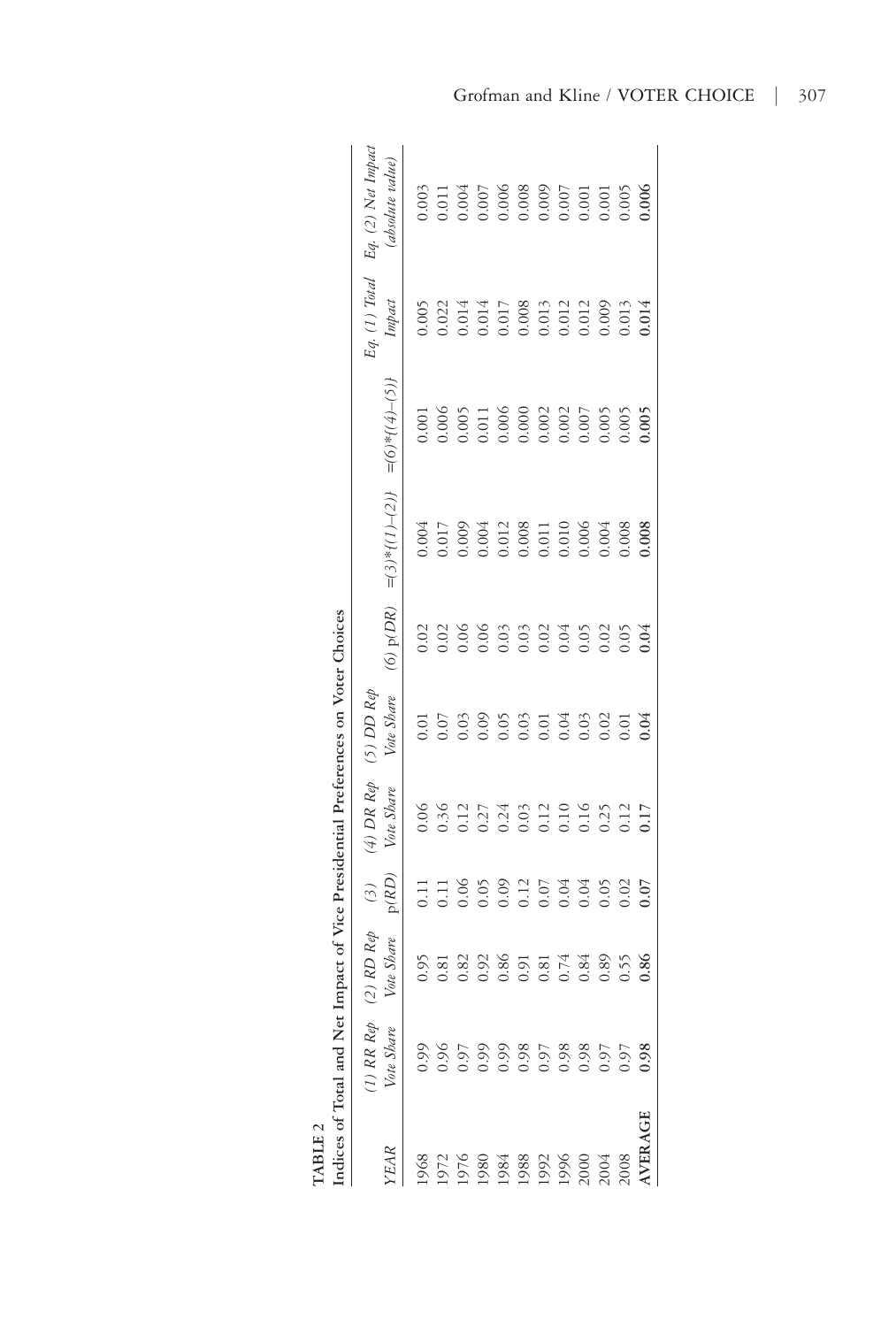choices diminishes dramatically. Because only one voter in nine, on average, has DR or RD preferences, and the difference that such preferences make for vote choice relative to pure RR or pure DD preferences is on the order of magnitude of 10%, the gross impact of votes by voters with conflicted vice presidential and presidential preferences vote is only 1.4%, on average. Even in the 1972 election, the one in which vice presidential selection appears to have had the greatest potential impact, our measure of maximum total vice presidential impact on vote choice is only 2.2.%.

Fourth, once we take into account the fact that conflicted voters exist in both directions and look at our impact of net change, only in 1972 was more than 1% of the final vote affected by conflicted vice presidential and presidential preferences; on average, over the 1968-2008 period, the *net* impact of conflicted presidential and vice presidential choices is only slightly less than 0.6% of the votes shifted. And, when we take direction into account, we get a net impact of vice presidential preferences, in a pro-Democratic direction, of only 0.4%

Fifth, even though there are a substantial number of voters whose preferences are neither DD (33%), RR (31%), DR (4%), nor RD (7%), paying more attention to the remaining five categories in our typology, which represent 25% of the electorate, will not really change much the picture of limited vice presidential impact. Consider, for example, the NR and ND groupings. While both groups differ dramatically in their voting choices from their RR and DD counterparts, the net impact is not large because the NR group is only 2% and the ND group 3% of our sample, on average, and each group is not that greatly above 50% in its likelihood of supporting the presidential candidate corresponding to its vice presidential preference (56% and 61%, respectively).

## **Discussion**

While our general finding that the net impact of vice presidential selection is at most 1 percentage point confirms that of earlier work, our assertion that the gross impact of vice presidential selection in 2008 was very similar to (though slightly lower than) the historical average impact, and that the net impact of vice presidential selection in 2008, at about one-half of a percentage point, was also slightly lower than its historical average, may violate the common wisdom that Palin's choice had significant electoral implications for McCain. Compared to previous elections, the difference between DR voters' (those with preferences for Obama over McCain and Palin over Biden) and DD voters' propensities to vote Republican was nearly the same as the period average (.11 versus .13). The difference, however, between RR voters' and RD voters' likelihood of voting Republican is nearly three times the historical average (.42 versus .15), suggesting that there was *potential* for Palin's candidacy to have been very costly to the Republicans, if the proportion of RD voters was high. On the other hand, if the proportion of DR voters was very high, even the 11-percentage-point difference we found in 2008 could have cost the Democrats votes. The facts, however, were that DR voters represented only 2% of the sample in 2008, far less than usual, and RD voters only 5% of the sample in 2008, only slightly more than usual. This rendered the net impact of vice presidential preferences